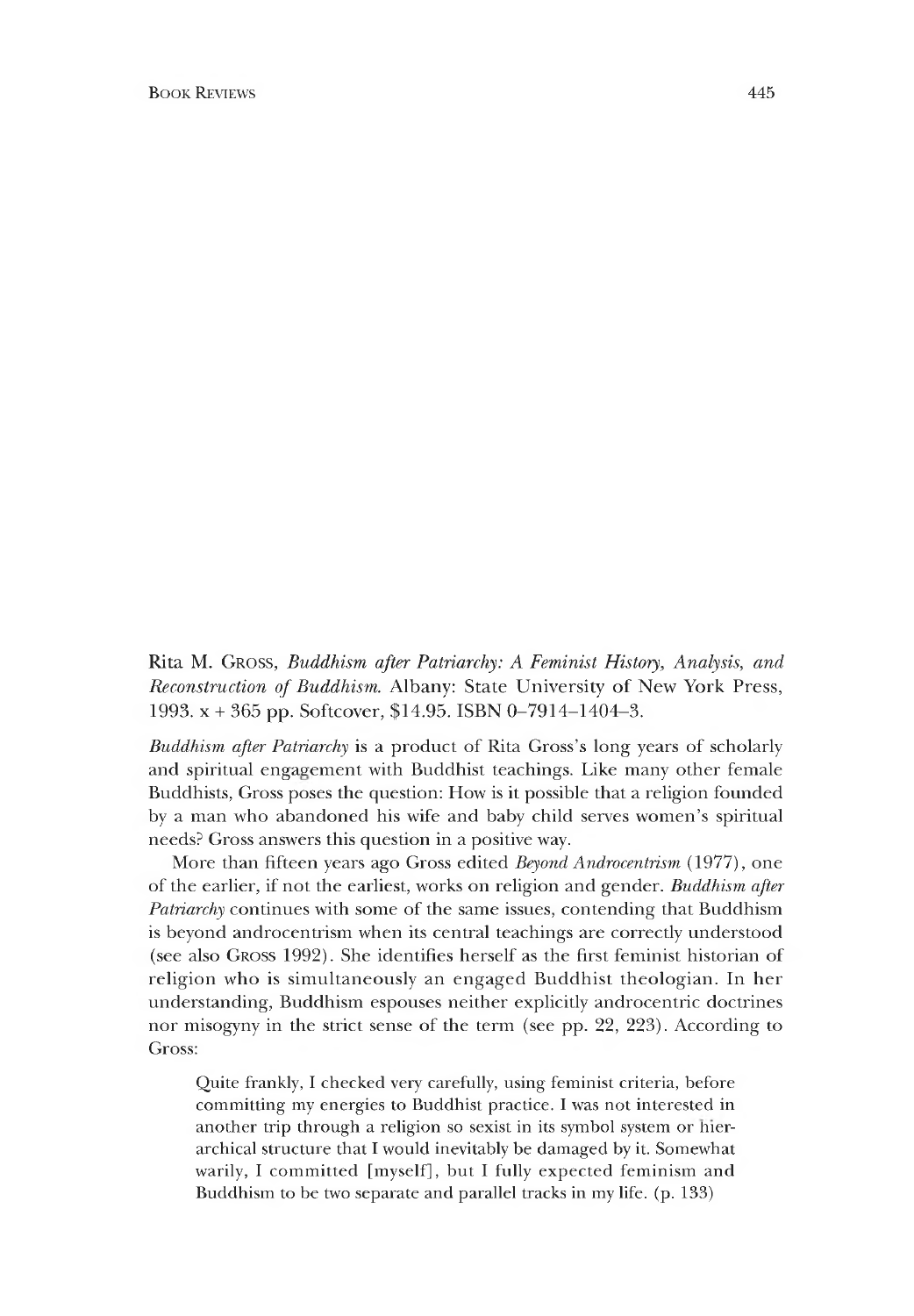Gross sees similarities between her reconstruction of Buddhist theology and the Christian feminist reconstruction of Christian theology. Both share the task of repositioning at the center of their belief system the liberating and egalitarian core symbols that have been submerged by patriarchal cultural practices and biases. Gross distinguishes between two levels of Buddhism, institutional and doctrinal, and holds that while Buddhism on the former level may be riddled with male dominance, Buddhism on the latter level mandates gender equality (p. 153). The dharma is neither male nor female, and if one is faithful to Buddhist insights there is no room for sexism and patriarchy (p. 116). In this regard there is a reciprocal relationship between Buddhism and feminism that generates an internal dialogue: each contributes to a significant and productive critique of the other.

There is enough continuity between conventional Buddhism and the postpatriarchal Buddhism visioned by Gross to permit the two to be grouped under the same name. Our task, says Gross, is to reinstate those feminist positions that have always been present in the Buddhist tradition. In order to fit the post-patriarchal vision, Buddhism must include the following feminist concerns.

First, it must seek a world- and life-affirming spirituality. In Gross's opinion, the world-denying aspect of Buddhism has been mistakenly overemphasized. Borrowing Rosemary Ruether's critique of patriarchal religion, Gross writes that the otherworldly mode of spirituality tends to become misogynist and patriarchal and to reinforce sexual polarization (p. 147). Therefore postpatriarchal Buddhism must embody a path to freedom *within* the world process, not a path to freedom *from* the world process.

Gross spells out the relationship between post-patriarchal Buddhism and this-worldly existence: Feminist Buddhists must revalorize those experiences conventionally deemed domestic and infuse everyday life with spiritual significance.<sup>1</sup> She states:

The traditional hierarchy between the spiritual and the ordinary is being erased and the lines between them become blurred. Housework vs. meditation, business vs. study, child care vs. retreat, marriage vs. celibacy, all the dichotomies and hierarchies that once seemed so clear vanish. Such a reevaluation enormously enlarges the canon of Buddhist concern, (p. 272)

Our everyday life would take on a sacred outlook if done with the proper spiritual attitude. Gross seems to imply that a reevaluation of domestic activity is particularly important since women are largely responsible for these activities.<sup>2</sup>

 $<sup>1</sup>$  Gross's proposals here are somewhat similar to those regarding the domesticization</sup> and feminization of Buddhism recently advanced by  $\bar{O}$ MURA Eishō (1993). By the "feminization of Buddhism" Omura seems to mean the sanctification of family and everyday life.

 $2$  However, one might anticipate the counterargument that Gross's revalorization of everyday life could and would be used as rhetoric to keep women at home. See, for example, Swanson's discussion of *hongaku shiso* and Japanese feminism (1993, p. 141).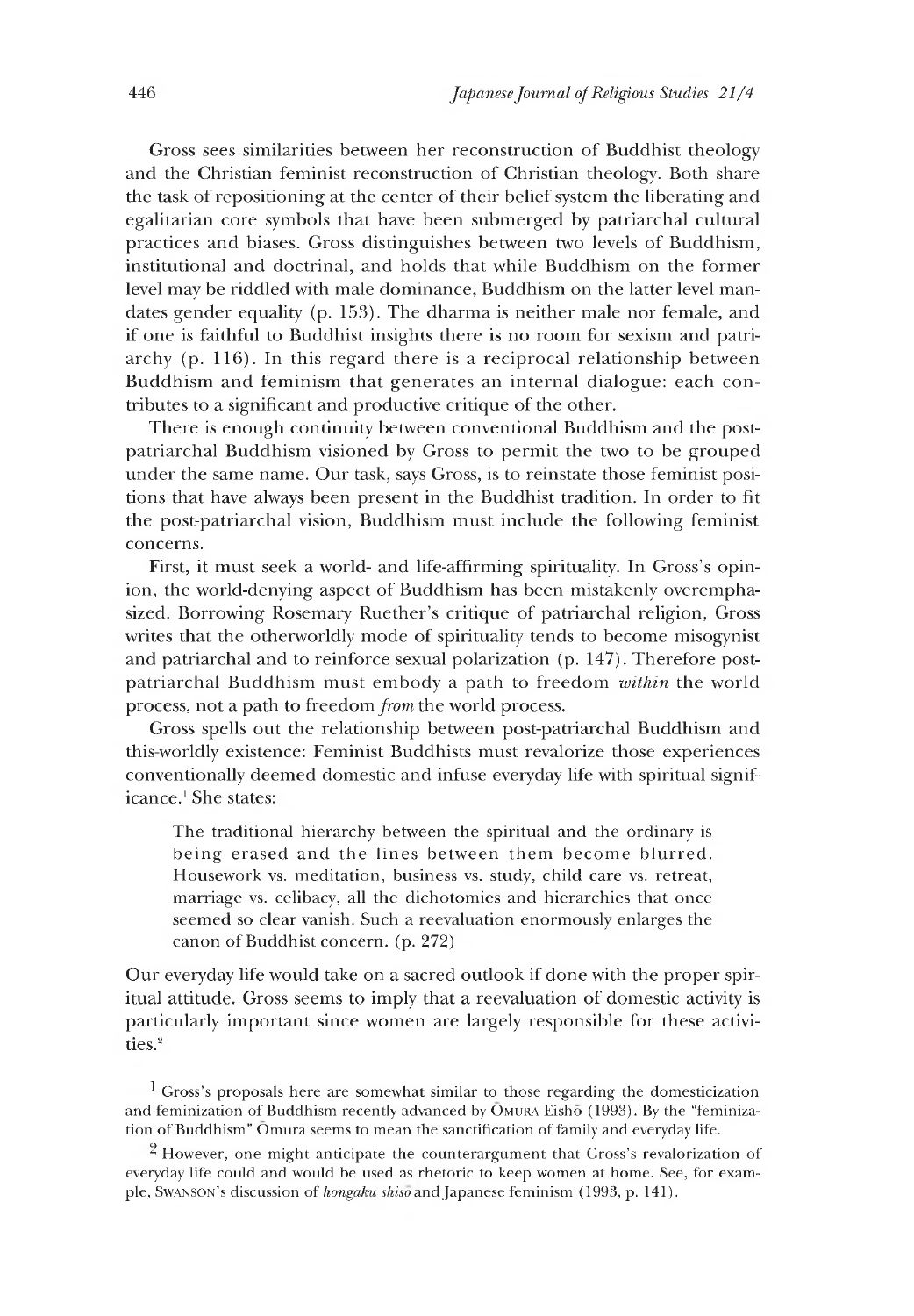Second, post-patriarchal Buddhism must be founded on an androgynous model of humanity. By *androgyny* Gross means affirmation of both maleness and femaleness, not sex neutrality. Androgyny is contrasted with androcentrism, in which femaleness is degraded. Androgyny also differs from sexneutral models in which femaleness is not recognized as a genuine human norm. In short, androgyny is "both male and female," but never "neither male nor female" (p. 222). This two-sexed model of humanity, which Gross defines as the "co-humanity" of women and men, is necessary in order to institutionalize gender equality in Buddhism (p. 128). For this reason she is skeptical of feminist spirituality movements founded on goddess worship because of their overemphasis on the female principle and downplay of the male principle (p. 202).

Third, post-patriarchal Buddhism must recognize the crucial relationship between community (sangha) and spirituality. In Gross's understanding, supportive and comforting human relationships are central to the androgynous reconceptualization of Buddhism because such values as friendship and communion are seen by feminism as a distinctive part of female culture. She writes:

My suggested reconceptualization is simply to fill the profound and provocative category "sangha" with the feminist values of community, nurturance, communication, relationship and friendship. To emphasize these values is to recognize how critical they are, and always have been as matrix and container for emulation of the Buddha and for meditative or philosophical pursuits of *the dharma.* (p. 265)

In post-patriarchal Buddhism, therefore, the path to enlightenment is no longer a lonely journey.

Gross divides her rich argument into three sections: the first section discussing Buddhist history; the second offering an analysis of key Buddhist concepts; and the third offering a future vision of Buddhism. She has, in addition, two methodological appendices that help us understand her framework as a feminist historian of religion. My only reservations about the book concern the ideas expressed in the last section of the book. As mentioned above, Gross, while maintaining that *the dharma* is beyond gender differences, holds that the ideal model of humanity, and the ideal mode of consciousness, are not sex-neutral but androgynous, with both maleness and femaleness affirmed (pp. 178, 222). She furthermore states that *the sangha* must be based on and filled with "female" values. "Femaleness," as opposed to "maleness," occupies a central place in Gross's reconceptualization of Buddhism. She believes, for example, that there are profound differences between male and female culture, and that the values of female culture should become more normative and universal (p. 223). Gross has little to say, however, about how we might discern "femaleness" from "maleness." How are the differences between the two categories to be defined?

Obviously Gross does not look to a biological essentialism for such a definition, as she states clearly that the differences are neither inevitable nor biologically based (p. 264). Instead, she simply asserts that there must be a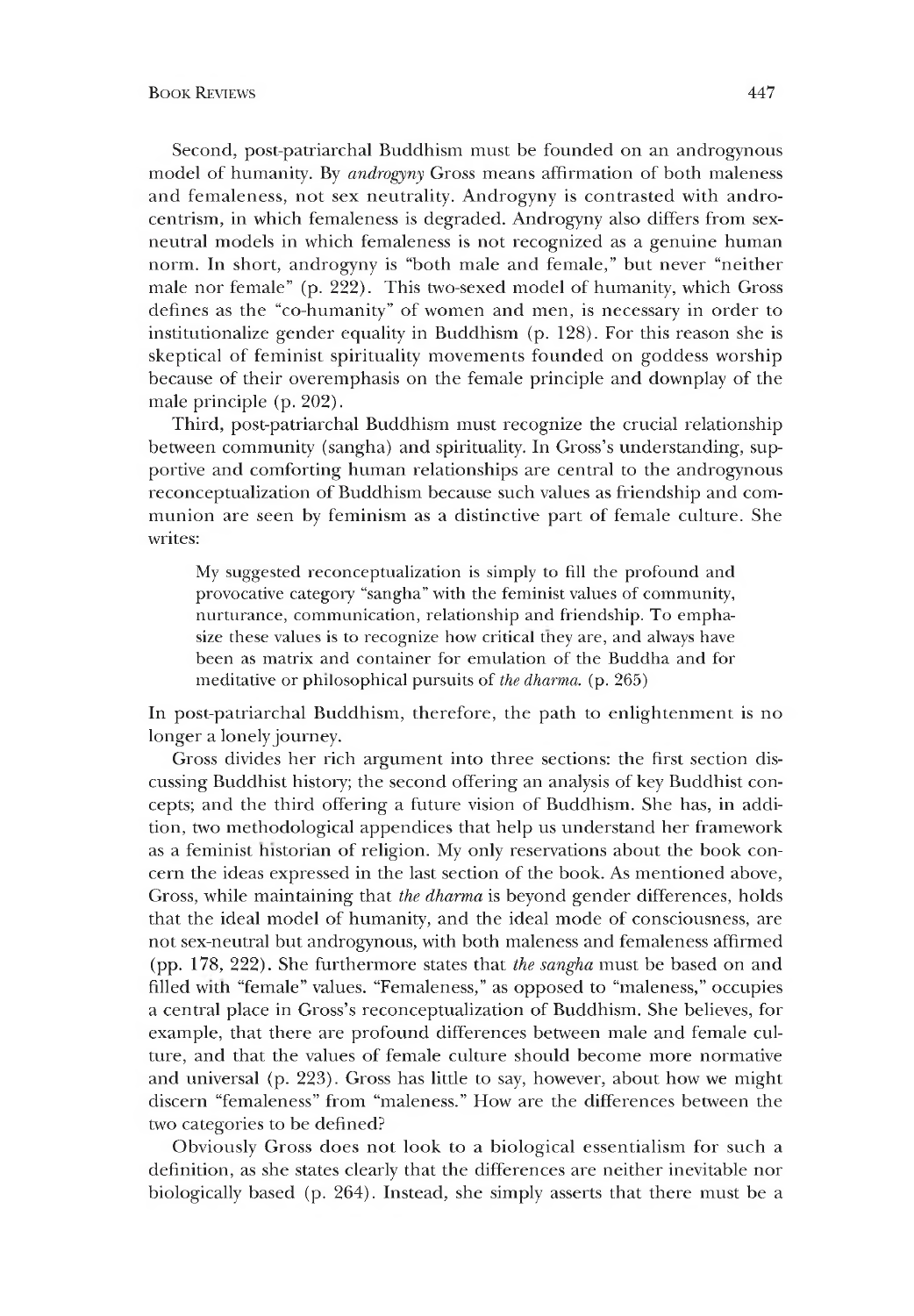call for "feminist evaluation of stereotypical feminine values and women's culture" (p. 265). Here I wish she had spent more time discussing, in theoretical terms, the construction and definition of gender differences.

Last but not least, I wish to question Gross's view of Asian Buddhist women. Gross makes several statements implying that the carriers of postpatriarchal Buddhism are Western Buddhists, and that Western Buddhism is the single most promising ground in which feminist Buddhist theology might blossom. This is because, according to Gross, Western Buddhism is "the only form of Buddhism subject to significant feminist influence" (p. 271).I am troubled by such assertions, especially when she makes statements such as:

I am fortunate to have received what I have received. As a Western, feminist woman, I have been far more thoroughly trained in Buddhist thought and meditation than was possible for the vast majority of Asian Buddhist women throughout most of Buddhist history. In many cases, they still do not have available to them, simply because they are women, what has become available to me.

(pp. 205-206)

It would be easy to suggest here, in a condescending manner, that her enthusiasm results from exotization and romanticization of Buddhism based on her experience of "having grown up female in a culture without powerful and positive female religious symbols and spiritual models" (p. 204). I will only say, though, that I wish she had shown more sympathy and sensitivity toward female Buddhists in Asia and their religious experience before she made the hasty remark that "many of the most significant and necessary developments in Buddhism regarding gender issues will first be articulated by Western Buddhists" (p. 25). This is not necessarily the case. Paula Arai's account (1993) of Japanese Soto nuns, for example, shows how women are trained as authentic carriers of the Buddhist tradition within an order for nuns independent of the order for monks. Another example is the *Kenkyukai: Nihon no jo sei to bukkyd* 研究会:日本の女性と仏教(A study group for women and Buddhism in Japan), which since its founding in 1984 by Japanese historians has been producing works of major significance in the field of Buddhism and women.

Despite these reservations, I feel that the book's insights are rich enough to stimulate and encourage both female and male Buddhists in Asia, as well as in the West, who are engaged in the reconstruction of Buddhist theology.

## **REFERENCES**

Arai, Paula K. R.

1993 Soto Zen nuns in modern Japan. In *Religion and Society in Modern Japan*, Mark R. Mullins, Shimazono Susumu, and Paul L. Swanson, eds., pp. 203-18. Berkeley: Asian Humanities Press.

Gross, Rita, ed.

1977 *Beyond Androcentrism: New Essays on Women and Religion.* Missoula: Scholars Press.